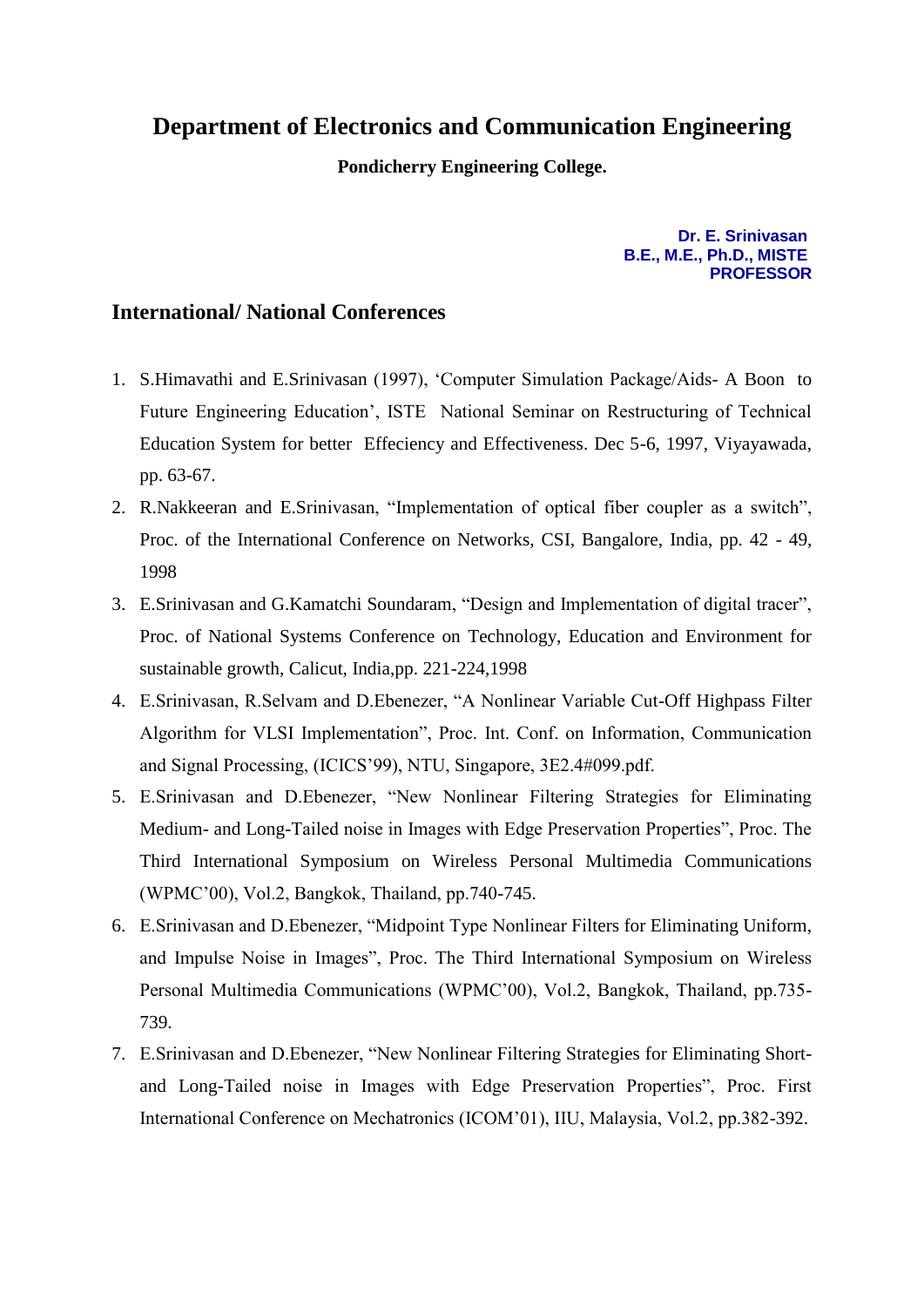- 8. E.Srinivasan and D.Ebenezer, "New Nonlinear Filtering Techniques for Eliminating Uniform and Impulsive Noise in Signals with Edge Preservation Properties", Proc. Asia-Pacific Telecom-2000 (APT-2000), Vellore, India, pp.44-49.
- 9. E.Srinivasan and D.Ebenezer, "A Nonlinear Recursive Smoother for Image Filtering", Proc. Asia-Pacific Telecom-2000 (APT-2000), Vellore, India, pp.50-53.
- 10. E.Srinivasan and D.Ebenezer, "New Nonlinear Filter Structures for Eliminating Mediumand Long-Tailed Noise with Edge Preservation Properties", Proc. Sixth National Conference on Communications (NCC-2000), Indian Institute of Technology, New Delhi, India, pp.275-278.
- 11. E.Srinivasan and D.Ebenezer, "Robust Midpoint Filters", Proc. International Conference on Communications, Computers and Devices (ICCCD-2000), Indian Institute of Technology,Kharagpur, India, Vol.II, pp.599-602.
- 12. E.Srinivasan and D.Ebenezer, "A Method for Improving the Fine-Detail Preserving Characteristics of Median Smoothers", Proc. International Conference on Energy, Automationand Information Technology (EAIT-2001), Indian Institute of Technology,Kharagpur, India.
- 13. E.Srinivasan, Diana Panda and K.Sujatha, "An adaptive fuzzy system for image segmentation", Proc of National Seminar on Advances in computer communication networks, IIT Roorkee, India, pp. 137-144, Feb.2004.
- 14. V.Prithiviraj, E.Srinivasan, K.Dhandapany, B.Sriram, J.Sundar Singh and K.M.Sundaresan, "Chaos Applied to Multimedia Encryption", Proc. International Conference on Intelligent Systems 2005 (ICIS 2005), Kula Lumpur, Dec. 2005.
- 15. Vikram Jagannathan, R.Hariharan, Aparna Mahadevan and E.Srinivasan, "Simultaneous Color Image Compression and Encryption Using Number Theory", Proc. International Conference on Information Security (ICIS-2005), Pondicherry Engineering College, India, pp.1-5, Dec. 2005.
- 16. J.Vikram, M.Aparna, R.Hariharan, E.Srinivasan, "Number Theory Based Image Compression, Encryption and Application to Image Multiplexing", Proc. IEEE-International Conference on Signal Processing, Communications and Networking (IEEE-ICSCN 2007), Chennai, India, pp.59-64, Feb. 2007 (posted in IEEE xplore).
- 17. E.Srinivasan and R.Pushpavalli, "Multiple Thresholds Switching Median Filtering for Eliminating Impulse Noise in Images", International Conference on Modeling and Simulation (CITICOMS 2007), Coimbatore, India, August 2007.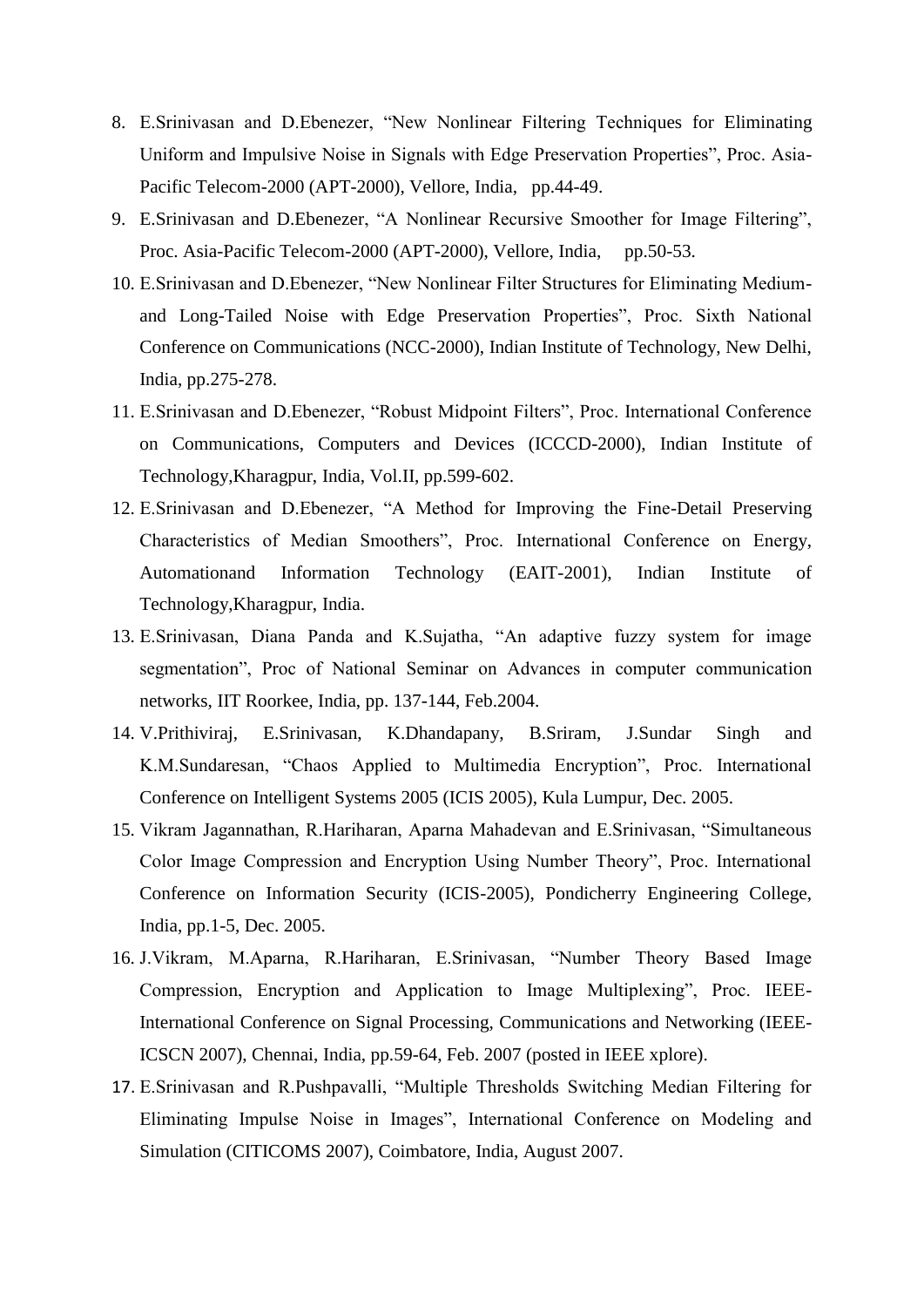- 18. R.Pushpavalli and E.Srinivasan, "Multiple Decision Based Switching Median Filtering for Eliminating Impulse Noise with Edge and Fine Detail Preservation Properties", International Conference on Modeling and Simulation (CITICOMS 2007), Coimbatore, India, August 2007.
- 19. H.Gangadhar and E.Srinivasan, "Performance Comparison of ROAD Statistic Based Nonlinear Filters for Image Denoising", IEEE Region 10 Colloquium and Third ICIIS, Kharagpur, India, Decemeber 2008.
- 20. H.Gangadhar and E.Srinivasan, " Performance Comparison of ROLD Statistic Based Nonlinear Filters For Image Denoising", Proceedings of the International Conference on Computing, Communication and Information Technology Applications, ISBN 978-81- 909789-0-3, CCITA, January 21-23, 2010, India, pp.334-341.
- 21. R.Pushpavalli, E.Srinivasan and S.Himavathi, " A New Nonlinear Filtering Technique for Image Denoising", ACEEE International Conference on Advances in Recent Technologies in Communication and Computing, Kottayam, India, October 2010, pp. 1 - 4.
- 22. H.Gangadhar and E.Srinivasan, " PerformanceComparison of ROLD Statistic Based Nonlinear Filters For Image Denoising", Proceedings of the International Conference on Computing, Communication and Information Technology Applications, ISBN 978-81- 909789-0-3, CCITA, January 21-23, 2010, India, pp.334-341.
- 23. J.Pradeep, E.Srinivasan and S.Himavathi, " Neural Network Based Handwritten Character Recognition System Without Feature Extraction", International Conference on Computer, Communication and Electrical Technology – ICCCET 2011, March 2011, pp. 40-44.
- 24. J.Pradeep, E.Srinivasan and S.Himavathi, " Diagonal Based Feature Extraction For Handwritten Character Recognition System Using Neural Network", 3rd International Conference on Electronics Computer Technology ( ICECT 2011), 2011, pp. 364-368.
- 25. J. Pradeep, E. Srinivasan and S. Himavathi. "Performance Analysis of Hybrid Feature Extraction Technique for Recognizing English Handwritten Characters", *Proceedings of Second World Congress on Information and Communication Technologies*, vol. 2, pp.373-377, 02 November 2012,Trivandrum, India, Print ISBN: 978-1-4673-4804-1.